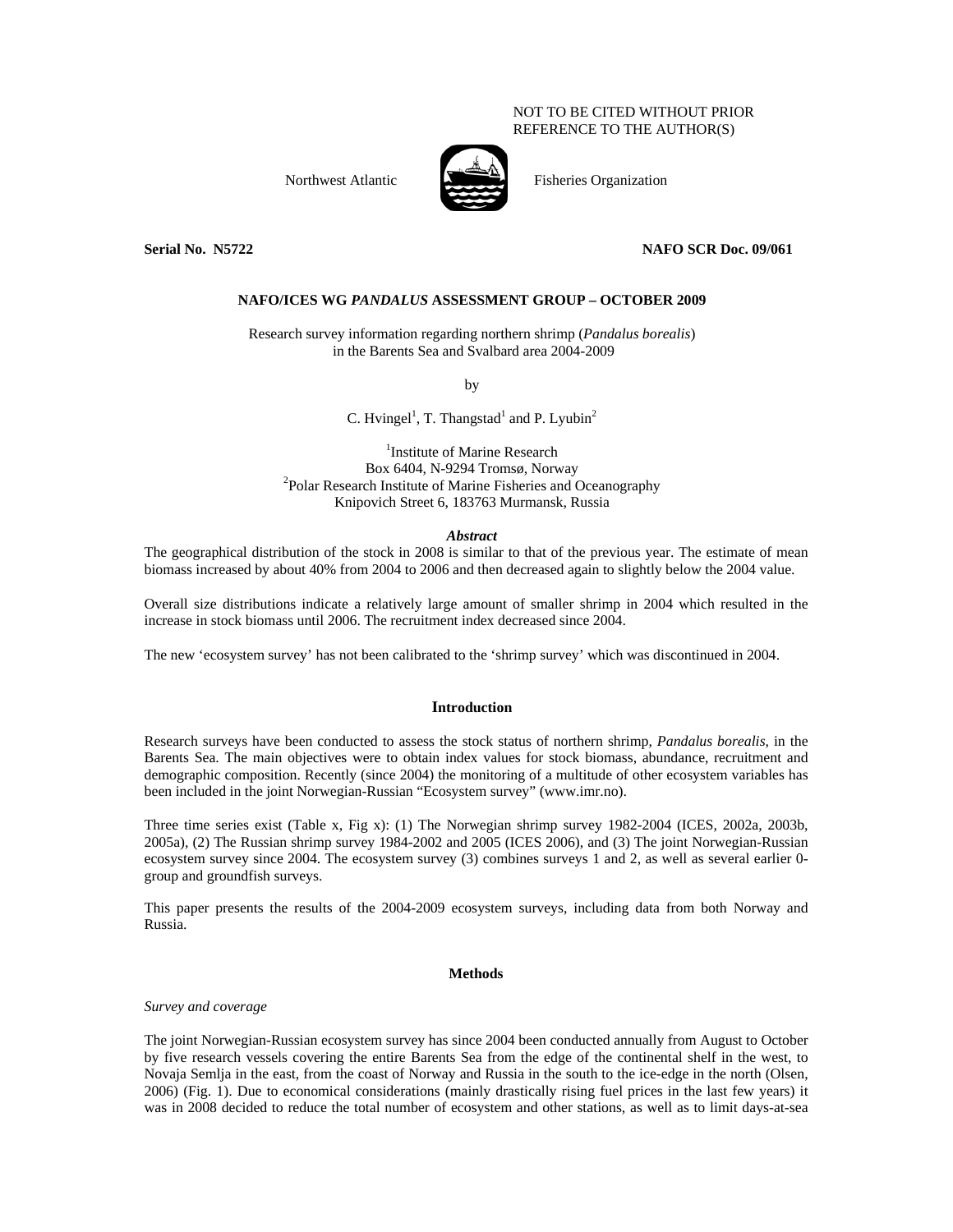for two of the three Norwegian vessels so that the survey area is no longer covered fully synoptically. In addition, the Russian part of the survey was conducted by one instead of two research vessels as in previous years. In 2009 only the total biomass of shrimp was recorded.

In most of the covered area both in the Norwegian and Russian EEZs the survey followed a regular grid with ecosystem sampling stations approx. 30-35 nm apart (Fig. 1). In the important juvenile shrimp areas in the central Barents Sea (Hopen Deep), additional demersal trawl stations were placed at ½ the standard grid size to get a more detailed coverage of the shrimp distribution in this area. These stations were, for the same economical reasons described above, in 2008 reduced to only 7 in number. In the other high density shrimp area in the northwest around Spitsbergen a depth-stratified survey was conducted. Here ecosystem sampling stations were placed approx. every 30-35 nm as in the other areas, but in addition a number of exclusively bottom trawl stations were placed at irregular intervals within this part of the survey area. In 2009 all no 'extra' bottom trawl stations were taken.

### *Sampling trawl gear*

Sampling of demersal species like shrimp within the ecosystem survey was conducted with a standard Norwegian research trawl, which is a modified Campelen 1800 shrimp trawl with rockhopper ground gear (Fig 2). Mesh size in the cod-end was 22 mm with a 6 mm lining. A juvenile (Hoita) bag with 0.8 mm lining was always attached under the trawl in front of the cod-end in order to collect juvenile shrimp < 10 mm in the catch.

Trawl geometry and behaviour of the trawl were monitored using *Scanmar* trawl sensors. The Norwegian vessels used standard *Steinshamn* W9 bottom V trawl doors with an area of 6.7 m<sup>2</sup> and a weight of 2 250 kg. "Strapping" – a rope 150-180 m in front of the doors locks the distance the trawl doors to approximately 50 m – is used. The towing time is 15 min. GPS positions were used to calculate towed distance. A speed sensor (symmetry) was used on all bottom hauls, giving information about the direction and amount of currents entering the trawl and making it possible to tow at the right speed and geometry in proportion to underwater crosscurrents by adjusting wires or warps to compensate a skewed trawl.

Other trawl settings are described in detail in a separate manual for rigging of trawl and trawl equipment (Engås, 1995).

### *Sampling routines*

For each haul on board Norwegian vessels, samples of 250-300 adult shrimp specimens were taken from the main bag, sorted by sexual characteristics, and measured by caliper to the nearest mm below (carapace length, cpl, as defined in Allen (1959); McCrary (1971)). A sample of up to 100 juvenile individuals was taken from the Hoita bag and measured the same way as the adults. Shrimp sampling on board Russian vessels was done in a similar manner.

Russian and Norwegian scientists use different database systems (BioFox and Regfisk, respectively) to register biological data from marine animals surveys. At the end of the survey the Russian ecosystem data are converted and included in the Norwegian database system; however, it has to date not been possible to convert the Russian shrimp length data, so that normally only total weight per haul is given.

The length- and sex frequency distribution in the samples was weighted by total catch and stratum area to obtain estimates of the overall distribution.

In 2009 no demographic information was available.

#### *Area stratification*

Data from the sampling were stratified by depth and area as in Fig. 3. We devised this new stratification scheme, which is different to the one used previously, to better accommodate for additional data from the Russian part of the survey area. Five main areas were identified in the whole Barents Sea, which each were further sub-divided into 6 depth strata (0-600 m). The depth strata boundaries follow depth contours obtained from the GEBCO world bathymetry database (http://www.gebco.net). The individual strata were constructed using ArcGIS 9.3 software; then each stratum's area was calculated in  $km^2$  using an equal area projection (Europe Albers Conic) (Table 2, Fig. 4).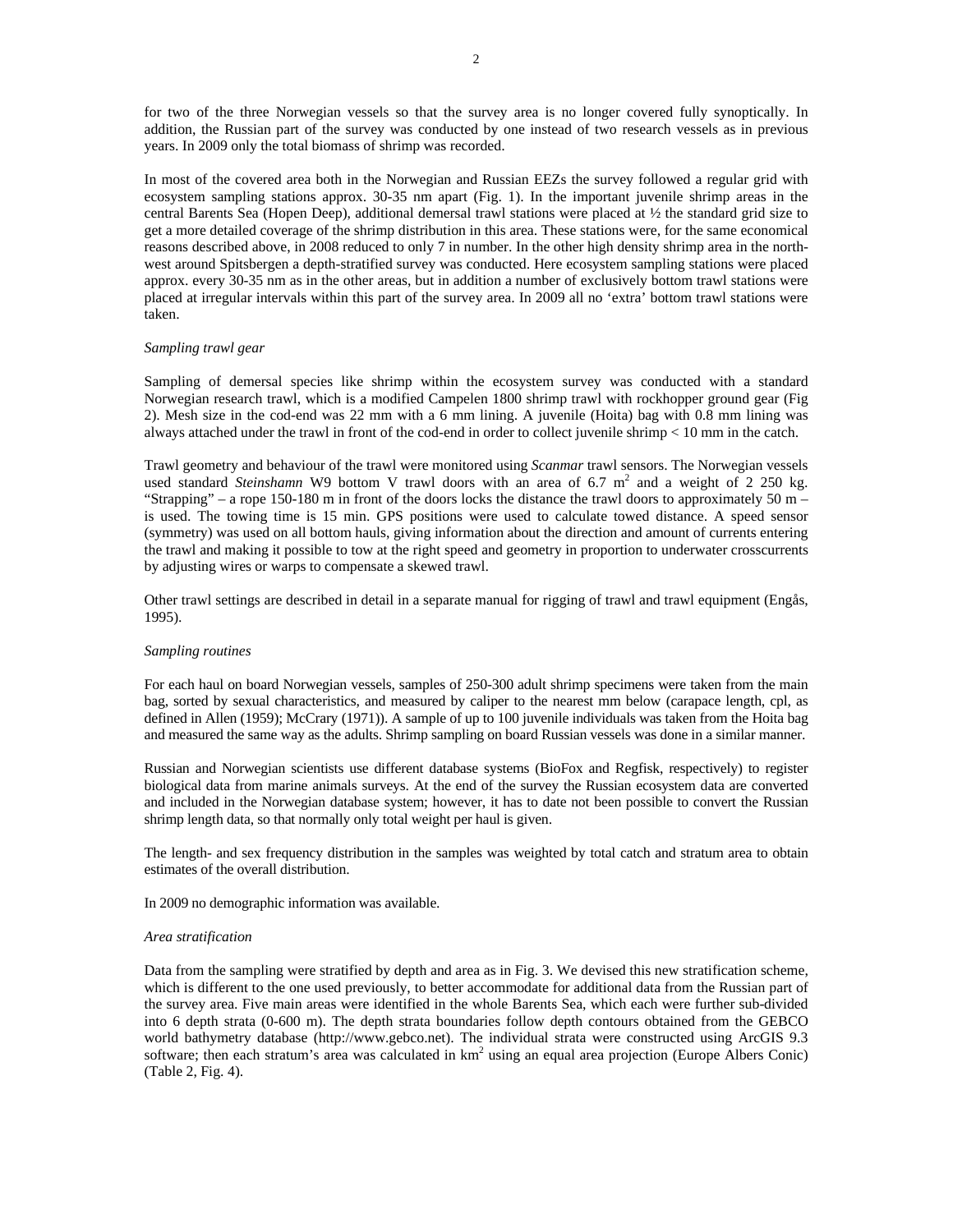### *Swept area analysis*

The catch in each tow divided by the swept area represents a sample of shrimp density in a stratum. From these samples the mean and standard error of the density in each stratum was calculated and multiplied by the area of the stratum to give an estimate of stratum biomass and abundance. Standard error was calculated as B  $*$  0.985 Cochran (1977) for strata with only one tow. The means and their standard errors for the strata were summed to give the overall values for the survey area.

### **Results**

The estimate of mean biomass increased by about 66% from 2004 to 2006 and then decreased again to the 2004 level in 2008 (Fig. 5a-c). The 2009 value is 20% up compared to 2008. A recalculation of the entire series in 2009 based on a revision of data and methods only caused minor changes in results compared to those presented in 2008. The trend of this 2009 biomass series is similar to the one used in previous assessments (Fig 6).

Over the period 2004 to 2009 the high density areas are gradually found further east in the Barents sea (Fig. 7).

Overall size distributions (Fig. 8) indicate a relatively large amount of smaller shrimp in 2004 which resulted in the increase in stock biomass until 2006 (Fig. 4). The recruitment index – estimated abundance of shrimp at 13- 16mm CL supposed to enter the fishery in the following one-two years decreased since 2004 (Fig. 9). The demographic information was not updated for 2009.

The summer temperatures decreased in 2007 and 2008, but the temperatures in late winter 2008 (March) were record-high in the western Barents Sea. However, as the Atlantic inflow in late March and April was well below average, the typical temperature increase in spring did not occur this year. In summary the climatic situation in the Barents Sea has been somewhat extraordinary in 2008. The bottom temperatures recorded in 2007 and 2008 is seen in Fig. 10. Catches of shrimp were only recorded at temperatures above 0°C. Highest shrimp densities were found between zero and 4°C, while the limit of upper temperature preference appeared to lie at about  $6-8$ °C.

#### **References**

- ALLEN, J. A., 1959. On the biology of *Pandalus borealis* Krøyer, with reference to a population off the Northumberland coast. *J. Mar. Biol. Assoc. U.K.*, **38**: 189-220.
- ANON., 1988. SAS/STAT User's Guide, Release 6.03 Edition. Cary, NC: SAS Institute Inc., 1988. 1028 p.
- ENGÅS, A. 1995. Trålmanual Campelen 1800. Versjon 1, 17. januar 1995, Havforskningsinstituttet, Bergen. 16 p. (unpubl.).
- COCHRAN, W. G., 1977. Sampling techniques, 3rd edition. John Wiley & Sons, New York, 428 p.
- FISHER, N. I., T. LEWIS, B. J. J. EMBLETON. 1987. Statistical Analysis of Spherical Data, Cambridge University Press, 329 p.
- ICES. 2002. Report of the Arctic Fisheries Assessment Working Group. ICES CM 2002/ACFM:18.
- ICES. 2003. Report of the Arctic Fisheries Working Group. ICES CM 2003/ACFM:22.
- ICES. 2005. Report of the *Pandalus* Assessment Working Group, 27 October–5 November 2004. ICES CM 2005/ACFM:05.
- ICES. 2006. Report of the *Pandalus* assessment working group 2005. ICES CM 2006/ACFM:10. ref G. 72 p.
- MCCRARY, J. A., 1971. Sternal spines as a characteristic for differentiating between females of some Pandalidae. *J. Fish. Res. Board Can.*, **28**: 98-100.
- MACDONALD, P. D. M., T. J. PITCHER. 1979. Age-groups from size-frequency data: A versatile and efficient method of analyzing distribution mixtures. *J. Fish. Res. Board Can.*, **36**: 987-1001.
- OLSEN, E. 2006. Manual for conducting the joint "Autumn Ecosystem Survey" in the Barents Sea. Version 4 – 22.06.2006, Havforskningsinstituttet, Bergen. 42 p. (unpubl.)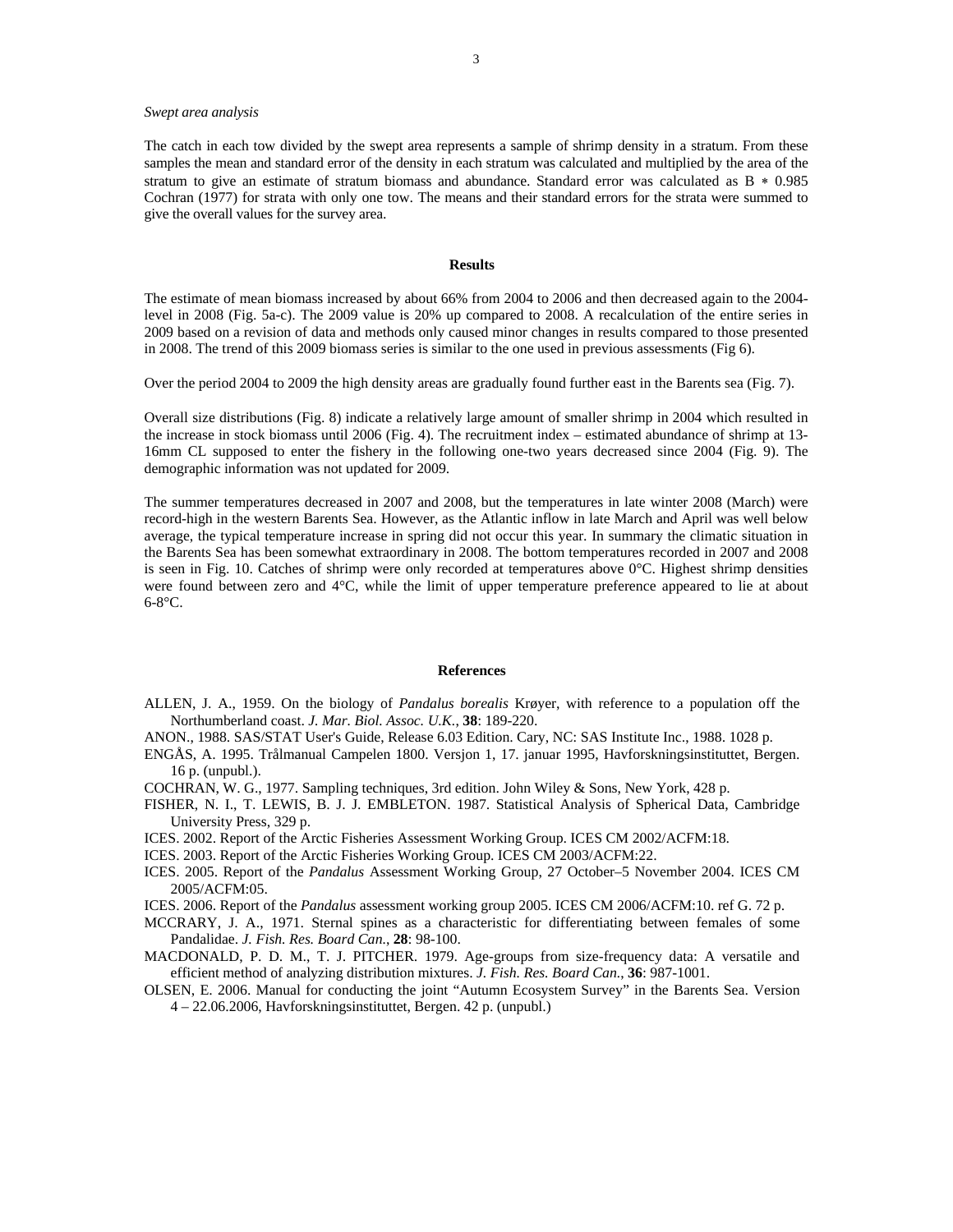**Table x.** Indices (ktons) of annual mean biomass from survey 1: The Norwegian shrimp survey 1982-2004; survey 2: The Russian shrimp survey 1984-2002 and 2005; and survey 3: The joint Norwegian-Russian ecosystem

| Year | Survey 1 | Survey 2 Survey 3 |     |
|------|----------|-------------------|-----|
| 1982 | 327      |                   |     |
| 1983 | 429      |                   |     |
| 1984 | 471      | 661               |     |
| 1985 | 246      | 468               |     |
| 1986 | 166      | 399               |     |
| 1987 | 146      | 346               |     |
| 1988 | 181      | 233               |     |
| 1989 | 216      | 603               |     |
| 1990 | 262      | 1028              |     |
| 1991 | 321      | 1192              |     |
| 1992 | 239      | 876               |     |
| 1993 | 233      | 892               |     |
| 1994 | 161      | 404               |     |
| 1995 | 193      | 248               |     |
| 1996 | 276      | 441               |     |
| 1997 | 300      | 765               |     |
| 1998 | 341      | 576               |     |
| 1999 | 316      | 966               |     |
| 2000 | 247      | 800               |     |
| 2001 | 184      | 468               |     |
| 2002 | 196      | 980               |     |
| 2003 | 212      |                   |     |
| 2004 | 151      |                   | 365 |
| 2005 |          | 656               | 527 |
| 2006 |          |                   | 605 |
| 2007 |          |                   | 474 |
| 2008 |          |                   | 354 |
| 2009 |          |                   | 424 |

**Table 1** Estimated biomass, abundance and mean weight of the total and fishable (>16 mm cpl) stock and of recruits (13-16 mm cpl). Missing data in 2009 due to a reduced survey programme.

|      |     |                          | Biomass (ktons)                 |    |     | Abundance (#10 <sup>9</sup> ) |                                 |      | Mean weight $(g)$ |                          |  |  |  |
|------|-----|--------------------------|---------------------------------|----|-----|-------------------------------|---------------------------------|------|-------------------|--------------------------|--|--|--|
| Year |     |                          | Total Fishable Recruites CV (%) |    |     |                               | <b>Total Fishable Recruites</b> |      |                   | Total Fishable Recruites |  |  |  |
| 2004 | 365 | 262                      | 96                              | 9  | 93  | 45                            | 42                              | 3.90 | 5.78              | 2.30                     |  |  |  |
| 2005 | 527 | 448                      | 75                              | 22 | 113 | 79                            | 30                              | 4.68 | 5.64              | 2.53                     |  |  |  |
| 2006 | 605 | 519                      | 83                              | 8  | 137 | 99                            | 35                              | 4.42 | 5.26              | 2.40                     |  |  |  |
| 2007 | 474 | 427                      | 45                              | 7  | 92  | 73                            | 17                              | 5.16 | 5.89              | 2.59                     |  |  |  |
| 2008 | 354 | 318                      | 33                              | 9  | 67  | 51                            | 13                              | 5.28 | 6.20              | 2.51                     |  |  |  |
| 2009 | 424 | $\overline{\phantom{0}}$ |                                 | 10 |     |                               |                                 |      |                   |                          |  |  |  |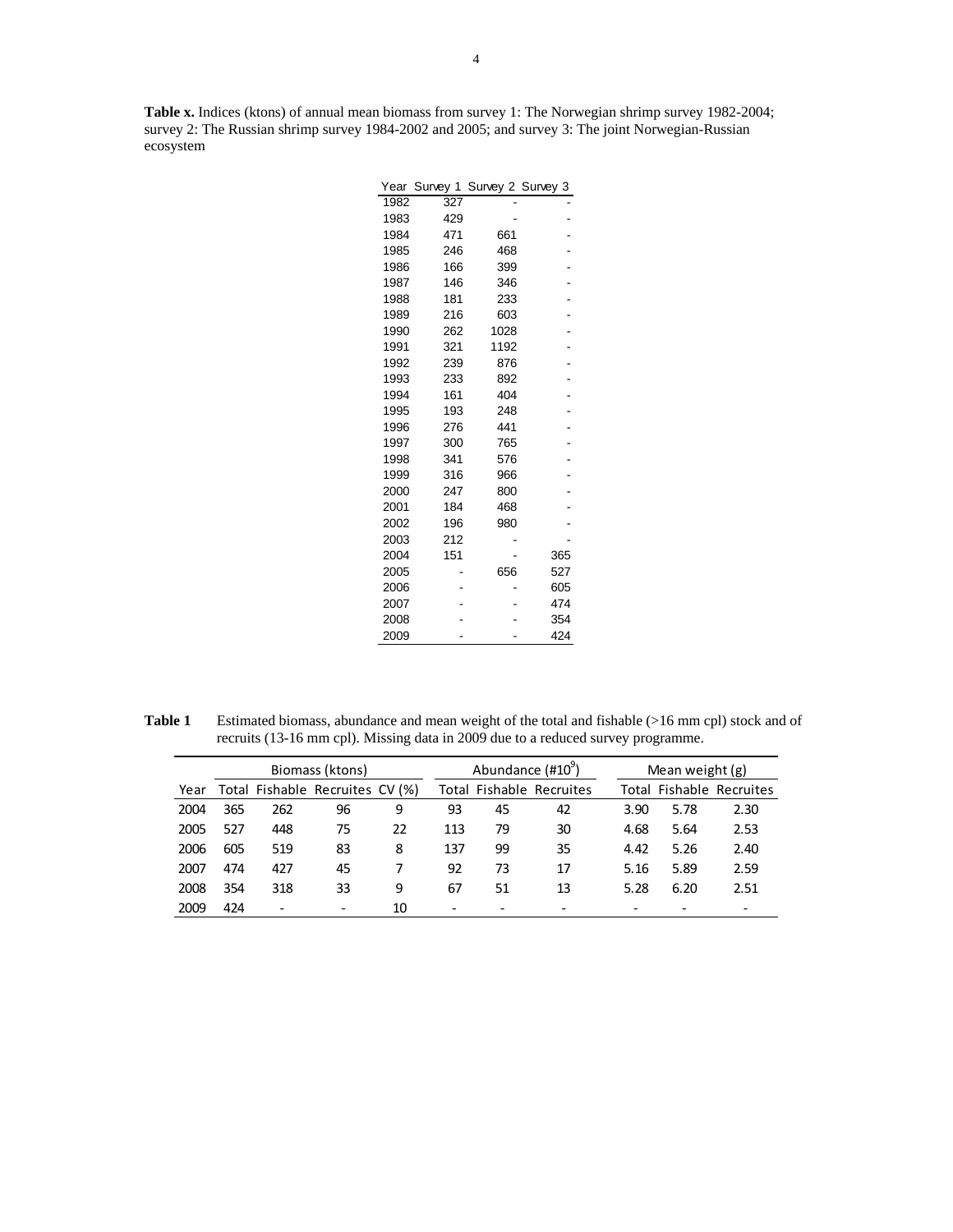Table 2 Estimated total biomass and density by stratum and year.

| Stratum |           |                     | 2005           |                |                    |                  | 2006           |                  |                    |                | 2007           |                  |                    |                  | 2008           |                |                    |                  | 2009             |                |                    |                  |
|---------|-----------|---------------------|----------------|----------------|--------------------|------------------|----------------|------------------|--------------------|----------------|----------------|------------------|--------------------|------------------|----------------|----------------|--------------------|------------------|------------------|----------------|--------------------|------------------|
| Name    | Depth     | Area                | Hauls          | Biom.          | Dens.              | <b>CV</b>        | Hauls          | Biom.            | Dens.              | CV             | Hauls          | Biom.            | Dens.              | <b>CV</b>        | Hauls          | Biom.          | Dens.              | <b>CV</b>        | Hauls            | Biom.          | Dens.              | <b>CV</b>        |
| (code)  | (m)       | (kkm <sup>2</sup> ) | $($ # $)$      | tons           | kg/km <sup>2</sup> | $\%$             | $($ # $)$      | tons             | kg/km <sup>2</sup> | $\%$           | $($ # $)$      | tons             | kg/km <sup>2</sup> | %                | (# )           | tons           | kg/km <sup>2</sup> | %                | (# )             | tons           | kg/km <sup>2</sup> | $\%$             |
| 1.1     | $0-100$   | 50                  | $\mathbf{0}$   | $\overline{0}$ | $\overline{0}$     | $\overline{0}$   | $\mathbf{0}$   | $\mathbf{0}$     | $\overline{0}$     | $\overline{0}$ | $\overline{0}$ | $\mathbf{0}$     | $\overline{0}$     | $\mathbf{0}$     | -1             | 79             | 2                  | 85               | 2                | 83             | $\overline{2}$     | 15               |
| 1.2     | 100-200   | 40                  | 16             | 6182           | 156                | 58               | 9              | 7005             | 177                | 74             | 10             | 3390             | 86                 | 49               | 16             | 4102           | 104                | 45               | $\overline{4}$   | 9370           | 236                | 84               |
| 1.3     | 200-300   | 20                  | 24             | 18859          | 956                | 29               | 25             | 15539            | 788                | 21             | 20             | 11765            | 596                | 25               | 22             | 13862          | 703                | 39               | $\overline{4}$   | 6231           | 316                | 55               |
| 1.4     | 300-400   | 10                  | 23             | 10148          | 1050               | 22               | 25             | 5200             | 538                | 14             | 22             | 11870            | 1228               | 28               | 16             | 4571           | 473                | 35               | 5                | 10597          | 1096               | 63               |
| 1.5     | 400-500   | 7                   | 18             | 4164           | 585                | 22               | 14             | 4254             | 598                | 23             | 11             | 5370             | 755                | 23               | 7              | 5248           | 738                | 38               | 3                | 7846           | 1103               | 58               |
| 1.6     | 500-600   | 6                   | 10             | 3018           | 522                | 40               | 6              | 2035             | 352                | 42             | 6              | 1670             | 289                | 39               | 7              | 1234           | 213                | 50               | -1               | 657            | 114                | 85               |
| 2.1     | $0 - 100$ | 41                  | -1             | $\mathbf{0}$   | $\mathbf{0}$       | $\boldsymbol{0}$ | $\overline{2}$ | $\boldsymbol{0}$ | $\overline{0}$     | $\overline{0}$ | $\overline{2}$ | $\mathbf{0}$     | $\overline{0}$     | $\mathbf{0}$     | -1             | $\overline{0}$ | $\overline{0}$     | $\boldsymbol{0}$ | -1               | 74             | $\overline{2}$     | 85               |
| 2.2     | 100-200   | 153                 | 16             | 7383           | 48                 | 36               | 23             | 1512             | 10                 | 51             | 24             | 2399             | 16                 | 39               | 16             | 2038           | 13                 | 59               | 21               | 1610           | -11                | 31               |
| 2.3     | 200-300   | 230                 | 69             | 153493         | 667                | 14               | 69             | 242092           | 1051               | 16             | 67             | 168005           | 730                | 18               | 62             | 116391         | 505                | 21               | 43               | 74409          | 323                | 20               |
| 2.4     | 300-400   | 119                 | 56             | 95050          | 797                | 12               | 63             | 143045           | 1199               | 13             | 67             | 130541           | 1094               | 9                | 29             | 65561          | 550                | 16               | 25               | 39008          | 327                | 16               |
| 2.5     | 400-500   | 43                  | 28             | 18289          | 426                | 11               | 27             | 24034            | 559                | 11             | 27             | 30831            | 717                | 13               | 15             | 11106          | 258                | 15               | 11               | 20794          | 484                | 20               |
| 2.6     | 500-600   | $\overline{2}$      | -1             | 783            | 490                | 85               | -1             | 29               | 18                 | 85             | $\overline{0}$ | $\boldsymbol{0}$ | $\mathbf{0}$       | $\boldsymbol{0}$ | $\overline{0}$ | $\mathbf{0}$   | $\theta$           | $\boldsymbol{0}$ | $\boldsymbol{0}$ | $\overline{0}$ | $\Omega$           | $\boldsymbol{0}$ |
| 3.1     | $0 - 100$ | 26                  | $\overline{0}$ | $\mathbf{0}$   | $\mathbf{0}$       | $\bf{0}$         | $\overline{0}$ | $\mathbf{0}$     | $\overline{0}$     | $\bf{0}$       | $\mathbf{0}$   | $\mathbf{0}$     | $\theta$           | $\boldsymbol{0}$ | $\mathbf{0}$   | $\mathbf{0}$   | $\theta$           | $\mathbf{0}$     | $\overline{0}$   | $\overline{0}$ | 0                  | $\mathbf{0}$     |
| 3.2     | 100-200   | 61                  | 9              | 222            | $\overline{4}$     | 59               | 12             | 584              | 10                 | 37             | 13             | 489              | 8                  | 72               | 5              | 870            | 14                 | 72               | $\overline{4}$   | 295            | 5                  | 38               |
| 3.3     | 200-300   | 83                  | 23             | 136155         | 1646               | 98               | 20             | 33372            | 404                | 48             | 33             | 25034            | 303                | 26               | 14             | 15580          | 188                | 44               | 9                | 39901          | 482                | 47               |
| 3.4     | 300-400   | 35                  | 25             | 29951          | 855                | 59               | 34             | 22089            | 631                | 32             | 35             | 26424            | 755                | 24               | 14             | 12890          | 368                | 37               | 10               | 19272          | 550                | 27               |
| 3.5     | 400-500   | 12                  | 3              | 62             | 5                  | 31               | 2              | 2749             | 229                | 46             | $\overline{4}$ | 8491             | 707                | 107              | 3              | 1381           | 115                | 57               | 3                | 2546           | 212                | 31               |
| 3.6     | 500-600   | 2                   | 3              | 306            | 147                | 120              |                | 686              | 330                | 85             | 6              | 276              | 133                | 52               | 2              | 6              | 3                  | 141              | 2                | 338            | 163                | 50               |
| 4.1     | $0 - 100$ | 13                  | -1             | $\overline{0}$ | $\Omega$           | $\bf{0}$         | $\mathbf{0}$   | $\mathbf{0}$     | $\overline{0}$     | $\overline{0}$ | $\overline{2}$ | $\boldsymbol{0}$ | $\mathbf{0}$       | $\bf{0}$         | $\overline{1}$ | 787            | 62                 | 85               | -1               | 12             |                    | 85               |
| 4.2     | 100-200   | 75                  | 10             | 462            | 6                  | 75               | 6              | 218              | 3                  | 70             | 11             | $\boldsymbol{0}$ | $\overline{0}$     | $\overline{0}$   | 11             | 1473           | 20                 | 83               | 11               | 3331           | 44                 | 65               |
| 4.3     | 200-300   | 119                 | 25             | 33658          | 282                | 35               | 11             | 72137            | 604                | 26             | 26             | 28109            | 236                | 39               | 21             | 55148          | 462                | 22               | 28               | 179029         | 1500               | 20               |
| 4.4     | 300-400   | 34                  | 7              | 12213          | 357                | 38               | 5              | 12211            | 357                | 79             | 9              | 9586             | 280                | 43               | 8              | 21229          | 621                | 30               | 7                | 12464          | 365                | 33               |
| 5.1     | $0 - 100$ | 188                 | 28             | 44             | $\mathbf{0}$       | 82               | 54             | 2                | $\mathbf{0}$       | 101            | 35             | $\boldsymbol{0}$ | $\overline{0}$     | $\mathbf{0}$     | 27             | $\mathbf{0}$   | $\overline{0}$     | $\overline{0}$   | 3                | 100            |                    | 42               |
| 5.2     | 100-200   | 71                  | 19             | 2567           | 36                 | 52               | 23             | $\mathbf{0}$     | $\overline{0}$     | $\theta$       | 20             | 1327             | 19                 | 40               | 19             | 820            | 12                 | 76               | 11               | 1055           | 15                 | 51               |
| 5.3     | 200-300   | 40                  | 11             | 33817          | 843                | 26               | 22             | 37384            | 932                | 20             | 18             | 25316            | 631                | 20               | 22             | 19033          | 474                | 18               | 11               | 22939          | 572                | 35               |
| 5.4     | 300-400   | 25                  |                | 12009          | 480                | 30               |                | 18413            | 736                | 37             | 12             | 16229            | 649                | 18               | 10             | 15382          | 615                | 32               | 6                | 21988          | 879                | 24               |
| Total   | $0 - 600$ | 1504                |                | 433 578834     | 385                | 23               | 461            | 644592           | 429                | 8              | 480            | 507122           | 337                | 7                | 349            | 368792         | 245                | 9                |                  | 226 473949     | 315                | 9                |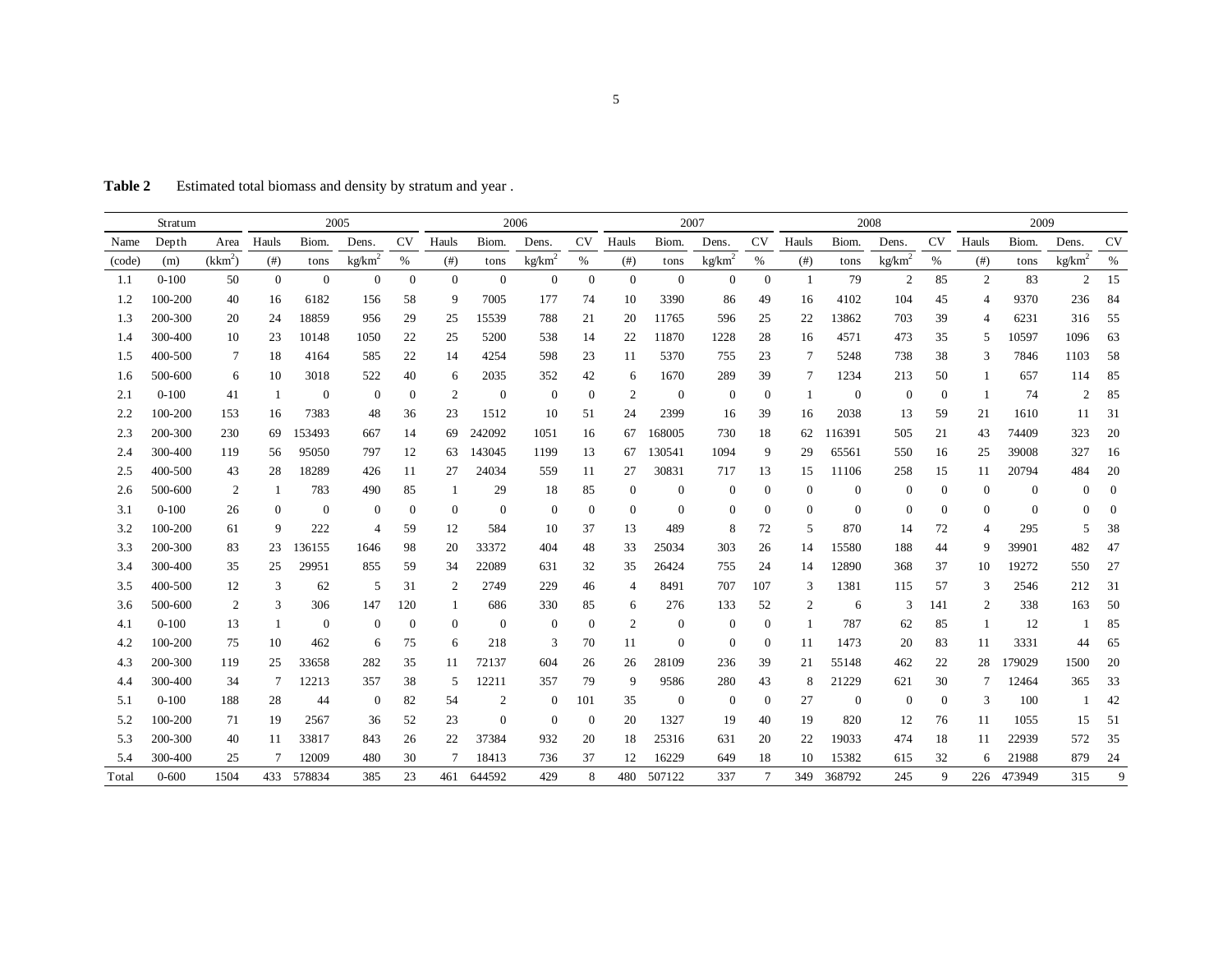

**Fig. 1** Sampling grid used for the 2008 Norwegian-Russian ecosystem survey in the Barents Sea.



Fig. 2 Schematic drawing of a Campelen 1800 survey bottom trawl with 22 mm mesh size in the cod-end, 42 mm in the mid-section, and 60 mm in the trawl opening. The width of the trawl opening (11.7 m) and wing spread (13.5 m) is also indicated.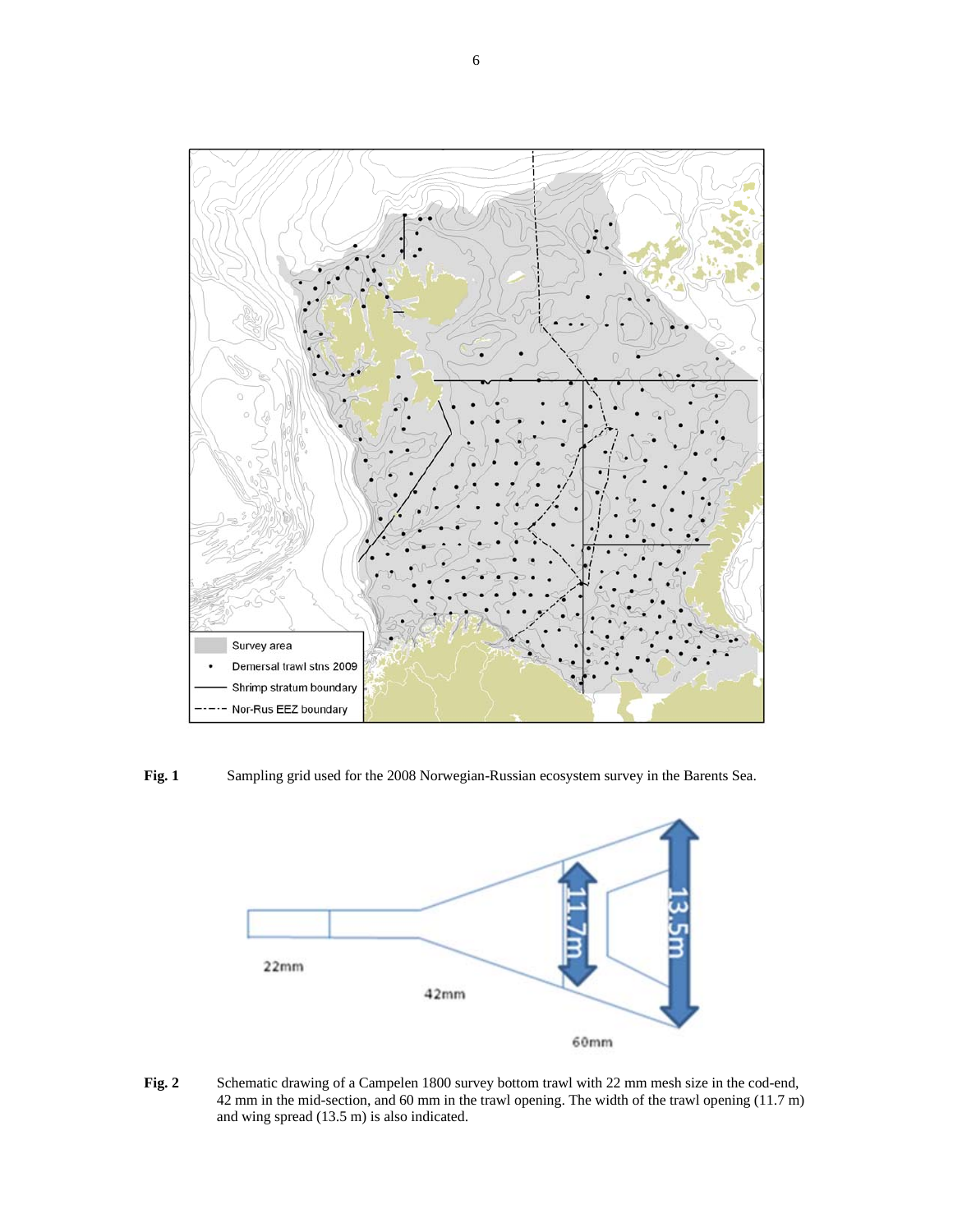

**Fig. 3** The survey stratification scheme. Elsewhere in the text each stratum is given a code for [main area]+[depth stratum within]; e.g. [1.3] indicates main stratum = 1 and depth stratum = 3, i.e. covering depths from 201 to 300 m.



**Fig. 4** Areas of the 10 most important strata (code: see Table 2 and Fig. 3 for definition).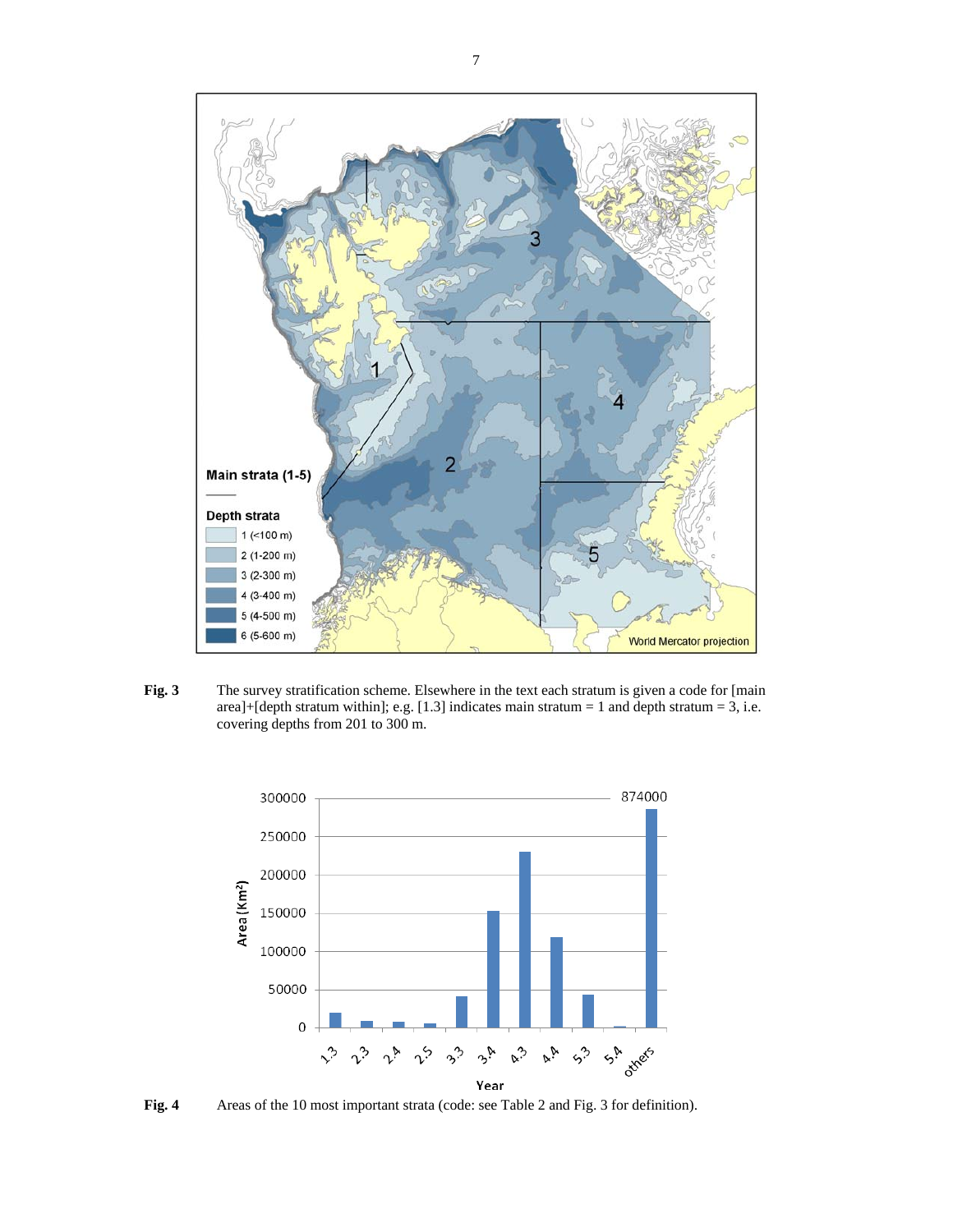

**Fig. 5** Estimated mean biomass by year and strata (code: see Table 2 and Fig. 3 for definition). Error bars indicate +/- one Standard Error of the overall estimate.



**Fig. 6** Estimated mean biomass density by strata (code: see Table 2 and Fig. 3 for definition) for the year 2004-2009.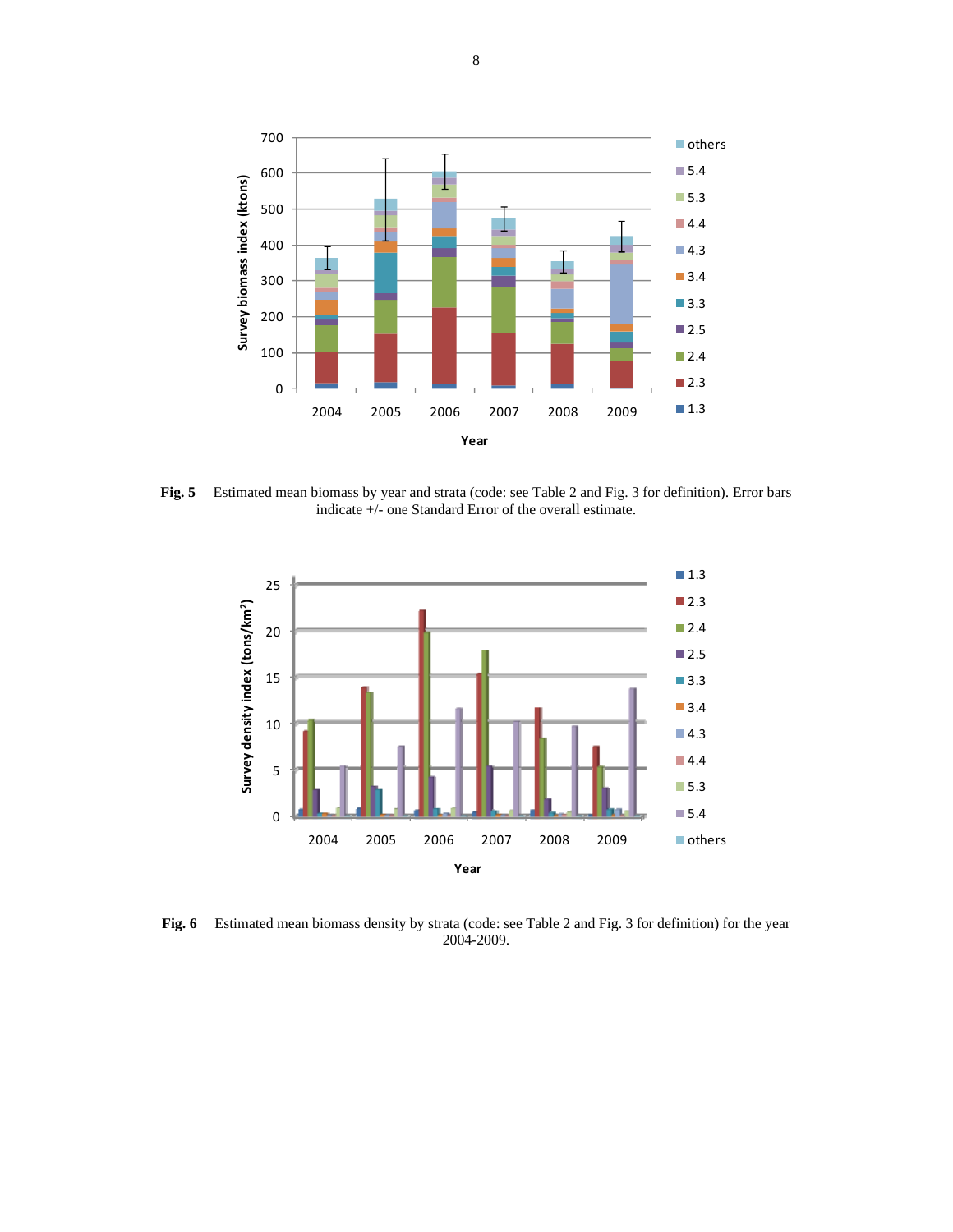

**Fig. 7** Indices of mean biomass based on the calculations made by the 2008- and 2009 data sets and estimation frameworks.



**Fig. X** Indices of annual mean biomass from survey 1: The Norwegian shrimp survey 1982-2004; survey 2: The Russian shrimp survey 1984-2002 and 2005; and survey 3: The joint Norwegian-Russian ecosystem.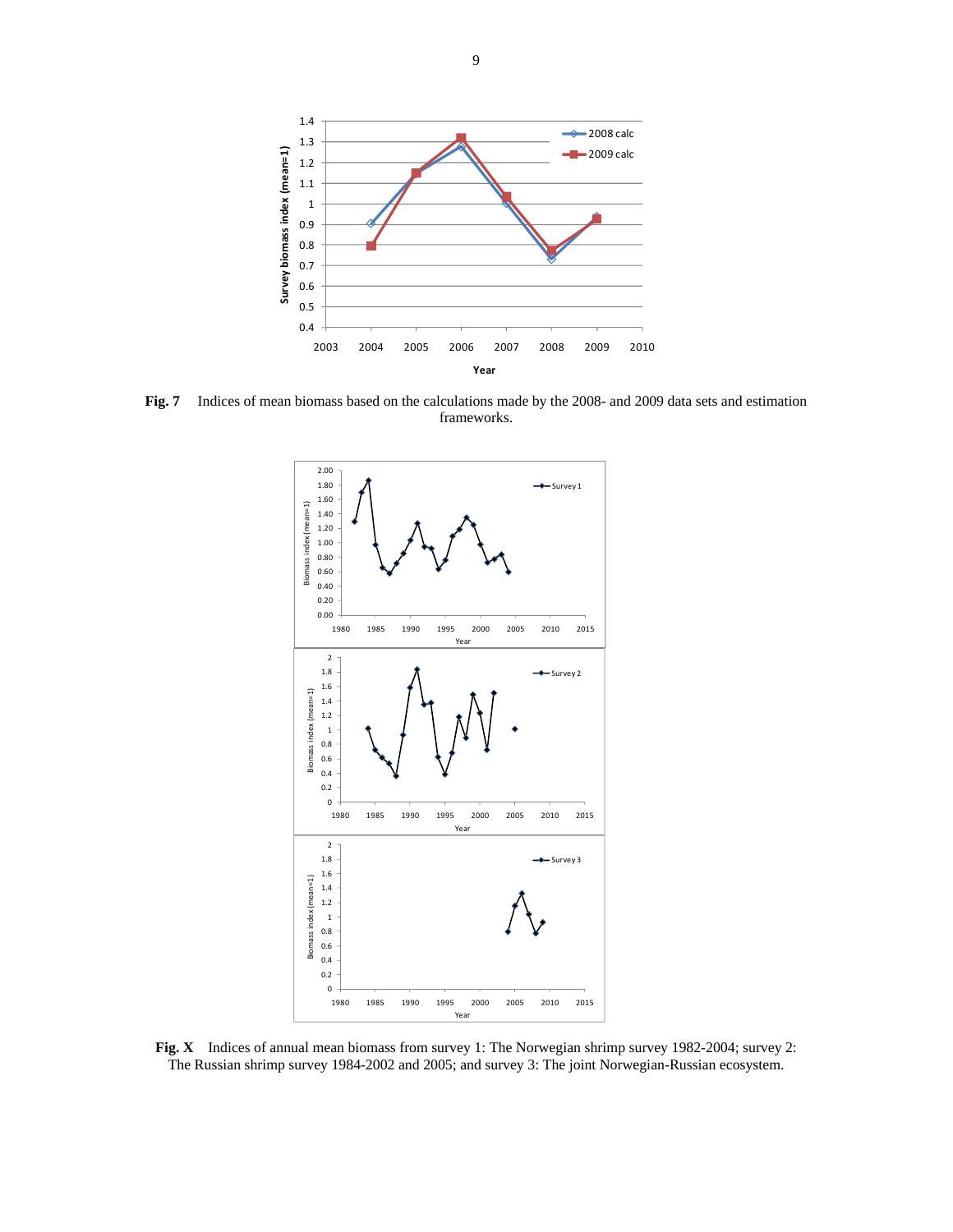

**Fig. 7** Shrimp density within the new survey stratification (2004-2009) from *inverse distance weighted* interpolation (e.g. Fisher *et al*., 1987) between trawl stations (black dots) (Europe Albers Equal Area Conic projection).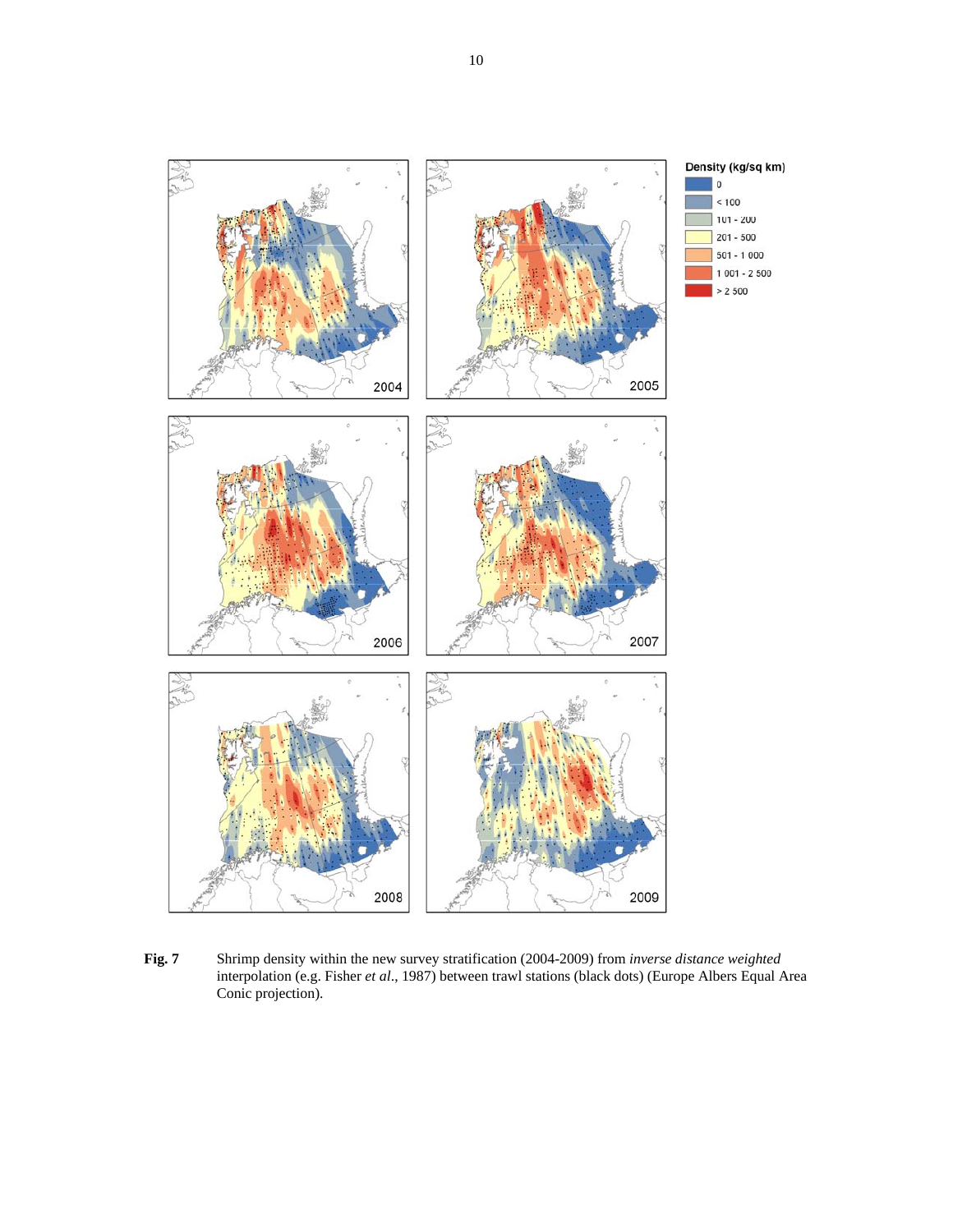

**Fig. 8** Shrimp in the Barents Sea: overall size distribution of males, females and total 2004-2008. (No data for 2009)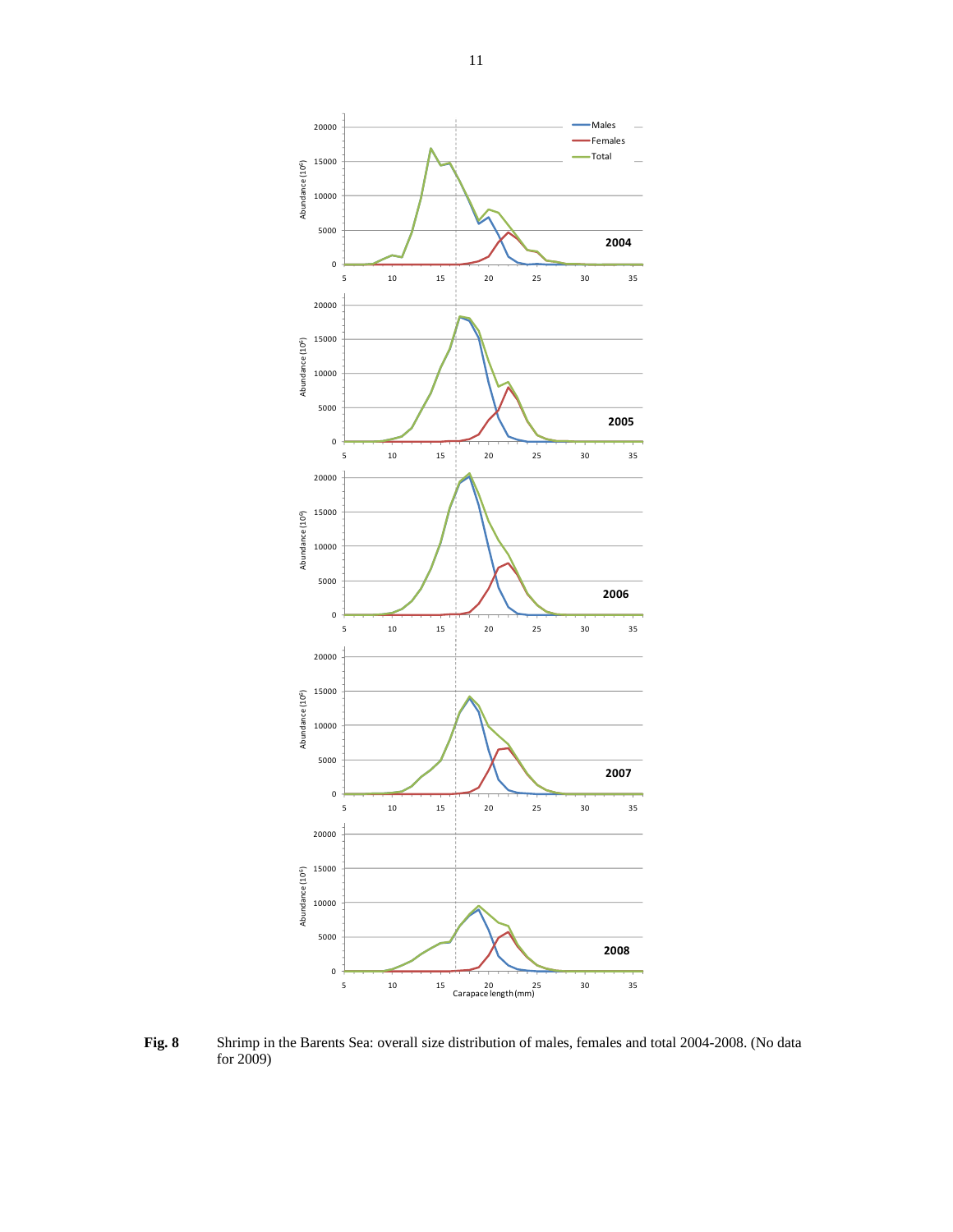

**Fig. 9** Index of recruitment: estimated mean abundance of shrimp at size 13-16 mm cpl 2007-2008. (No data for 2009).